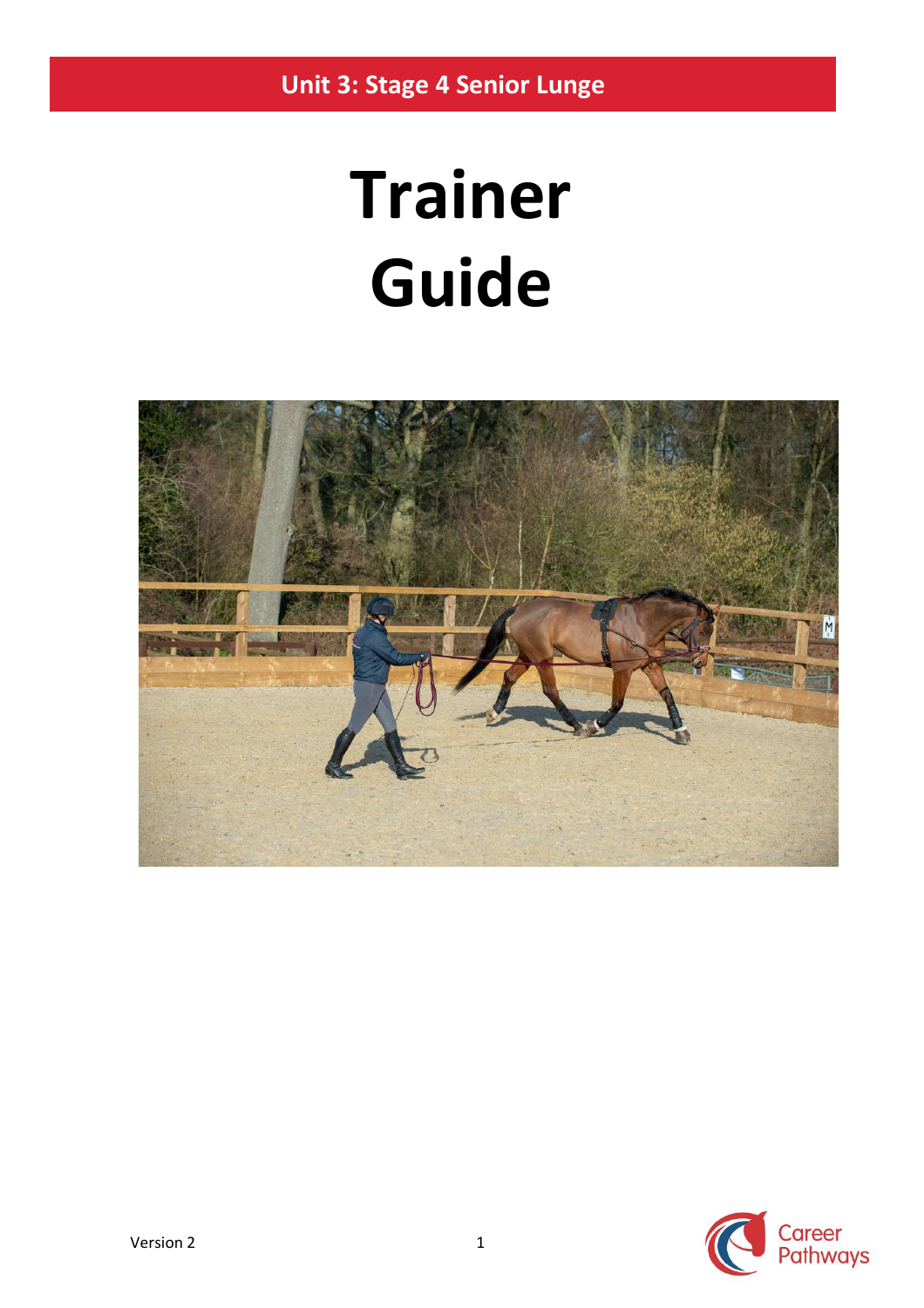#### **INTRODUCTION**

This trainer guide has been designed to support you as you train and support learners and sign-off the skills record for Unit 3: Stage 4 Senior Lunge.

Your role as a trainer is to ensure learners are competent with all criteria in the syllabus. Your training should cover the complete specification. Learners should also be encouraged to self-study, practice and gain work experience to be able to draw down answers from their own experiences. You also have responsibility to complete the learner's **Ready for Assessment** and **Trainer Endorsement** forms within the learner's skills record. You and the learner should ensure sufficient time to complete these before the learner's assessment. We strongly recommend the learner's skills record is completed before the learner books their assessment. The learner should have their own skills record for you to sign. If you would like a skills record for your own reference, a copy can be downloaded for free from our website [\(https://pathways.bhs.org.uk/resource-hub/skills-record/\)](https://pathways.bhs.org.uk/resource-hub/skills-record/), or you can purchase a hard-copy for £5 by calling the Education Team. We recommend that you keep a record of learners that you have signed off and the applicable date for your own records.

#### **LEARNERS ARE REQUIRED TO TAKE THEIR COMPLETED SKILLS RECORD TO THEIR ASSESSMENT.**

Failure to do so may result with the learner not being able to sit the assessment.

In order to sign-off the skills record at this level, you need to:

- Be an Accredited Professional Coach or Accredited Professional Centre Coach,
- Have achieved Performance Lunge unit (Unit 5: Stage 5 Working Horses from the Ground (or the lunge section of the Senior Equitation),
- Have a teaching or coaching qualification, or Ride Leader Level 2
- Have a thorough knowledge of the revised assessment process (preferably having completed a conference call to confirm standards and procedure).

You will need to be able to:

- Recognise when the learner is working at Stage 4 level
- Have a thorough knowledge of the breadth and depth of the current Stage 4 Senior Lunge assessment criteria
- Understand the expectations of industry requirements
- Differentiate between skills record sign-off requirements
	- o Ready for assessment the learner is sufficiently of the level to be presented for assessment (these learning outcomes are shaded grey in this guide)
	- $\circ$  Trainer endorsement the criteria is required to be signed off by the trainer prior to the assessment day. On the assessment day the learner will be required to undertake a viva (verbal check of knowledge) with the assessor selecting criteria at random to confirm thorough understanding.
- Understand the differences in the relevant command verbs as part of the assessment criteria.

### **COMPLETING THE SKILLS RECORD**

If you meet the above criteria you can sign off the learner's skills record. With either a **Ready for Assessment** or **Trainer Endorsement**, these can be signed off in stages on a continuous basis. Within the **Trainer Endorsement** forms you will note the 'date achieved' for each learning outcome within

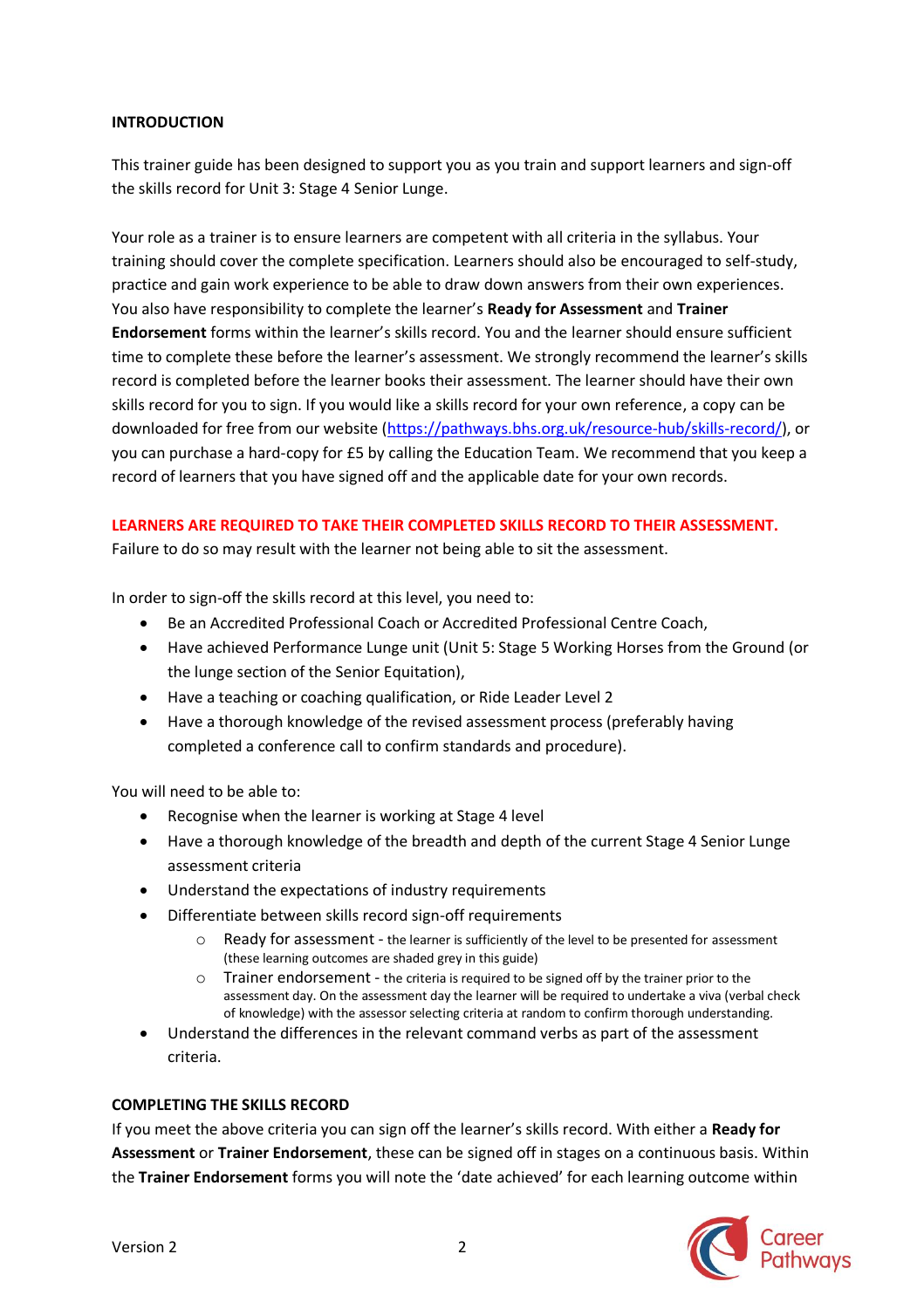the form, and also add any feedback for the learner should you wish.

### **COMMAND VERBS**

Below is a list of the commonly used command verbs used throughout the Stage 4 units, and their meaning.

| <b>Verb</b>        | The learner will be able to:                                                              |
|--------------------|-------------------------------------------------------------------------------------------|
| Analyse            | Break down a complex topic into simpler parts, exploring patterns and explaining          |
|                    | significance. Could be strengths, weaknesses, conclusions and often paired with making    |
|                    | recommendations.                                                                          |
| <b>Assess</b>      | Consider several options or arguments and weigh them up to come to a conclusion about     |
|                    | their effectiveness or validity. Similar to evaluate, though can be without the measure.  |
| Compare            | Identify similarities and differences of the topic.                                       |
| <b>Demonstrate</b> | Carry out particular activity or skill showing awareness and understanding.               |
| <b>Describe</b>    | Paint a picture in words. Give a full description including details of all the relevant   |
|                    | features.                                                                                 |
| Evaluate           | Examine the strengths and weaknesses and judge the merits of particular perspectives to   |
|                    | come to a conclusion about their success/importance/worth. Evaluation is often against    |
|                    | a measure or value.                                                                       |
| <b>Explain</b>     | Give logical reasons to support a view.                                                   |
| <b>Justify</b>     | Give reasons why something is valid. This might reasonably involve discussing and         |
|                    | discounting some views or actions. Each view or option will have positives and negatives, |
|                    | but the positives should outweigh the negatives.                                          |

### **TOTAL QUALIFICATION TIME (TQT)**

The BHS specifies a total number of hours that it is estimated an average learner will take to complete a qualification: this is the Total Qualification Time (TQT). Within TQT, the BHS identifies the number of Guided Learning Hours (GLH) that we estimate a trainer might provide. Guided learning means activities such as lessons, tutorials, online instruction, supervised study and giving feedback on performance. Guided learning includes the time required for learners to complete assessment. In addition to guided learning, other suggested learning will include private study and preparation for assessment such as preparatory reading, revision and independent research. The thoroughness of their training, which should consist of considerable experience backed up by knowledge, is a vital aspect.

BHS Stage 4 qualifications have been designed around the number of hours of guided learning expected for the average learner (eg, at Stage 3 level working towards Stage 4). It is important to note that this is a guide. Each learner you train will have a different level of experience and learn at a different pace and may need more or less of the GLH advised.

GLH and suggested learning hours is indicated for each learning outcome within this guide. The TQT will vary depending on the combination of units required for each of the qualifications available within the Stage 4 career pathways.

### **STAGE 4 QUALIFICATION STRUCTURE**

There are several career pathways to follow within the Stage 4 suite of qualifications.

The qualifications within the suite are:

- Stage 4 Senior Yard Manager
- Stage 4 Senior Yard Manager with Riding
- Stage 4 Senior Eventing Coach
- Stage 4 Senior Dressage Coach

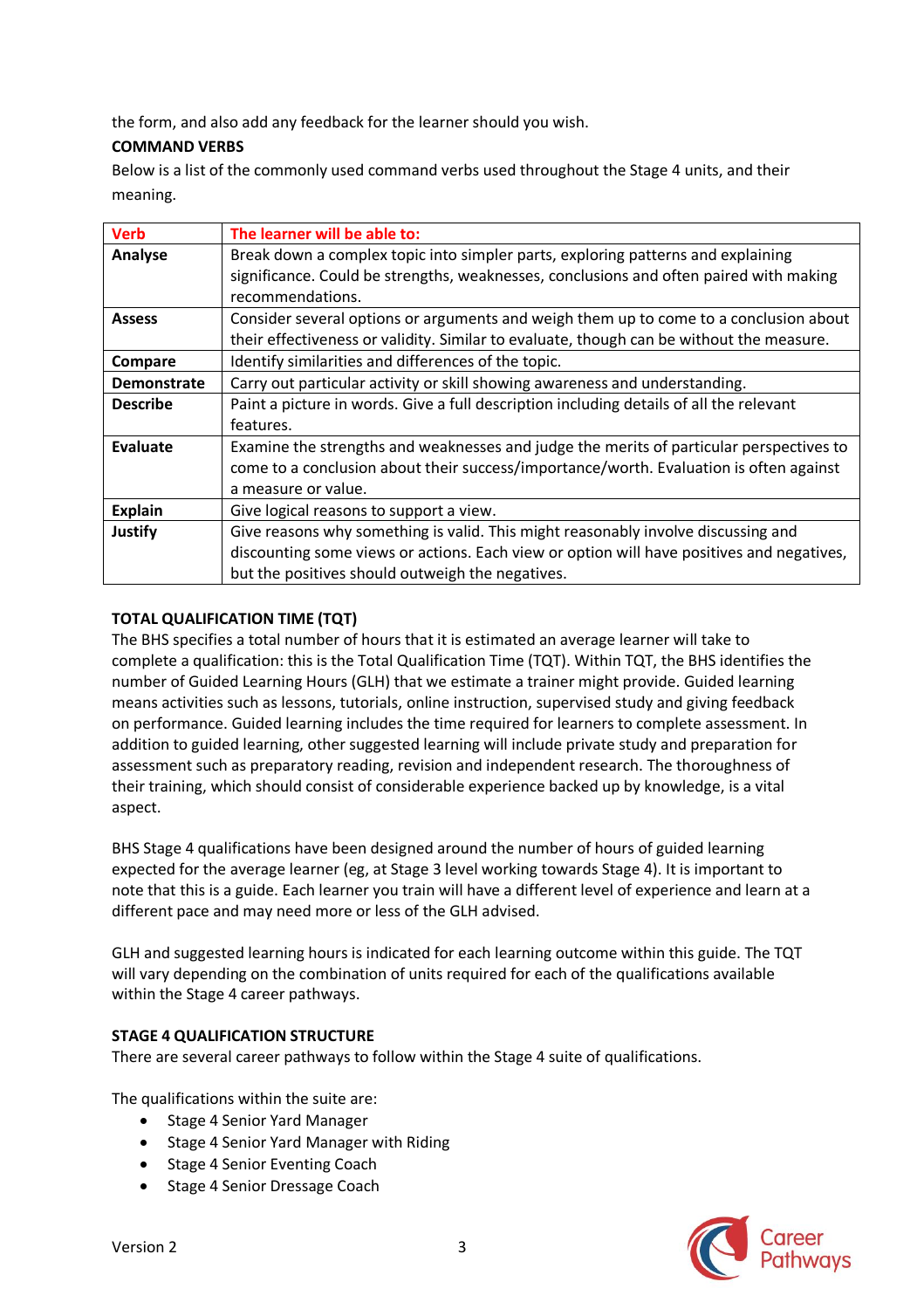## • Stage 4 Senior Show Jumping Coach

Each qualification comprises of a combination of compulsory and optional units. This table shows an overview of the qualifications at Stage 4 and the units required for the achievement of each qualification.

| C - Compulsory units<br><b>O</b> - Optional units               | <b>STAGE 4</b><br><b>SENIOR</b><br><b>YARD</b><br><b>MANAGER</b> | <b>STAGE 4</b><br><b>SENIOR</b><br><b>YARD</b><br><b>MANAGER</b><br><b>WITH</b><br><b>RIDING*</b> | <b>STAGE 4</b><br><b>SENIOR</b><br><b>EVENTING</b><br><b>COACH**</b> | <b>STAGE 4</b><br><b>SENIOR</b><br><b>DRESSAGE</b><br><b>COACH **</b> | <b>STAGE 4</b><br><b>SENIOR</b><br><b>SHOW</b><br><b>JUMPING</b><br><b>COACH**</b> |
|-----------------------------------------------------------------|------------------------------------------------------------------|---------------------------------------------------------------------------------------------------|----------------------------------------------------------------------|-----------------------------------------------------------------------|------------------------------------------------------------------------------------|
| Unit 1. Stage 4 Senior Care                                     | C                                                                | C                                                                                                 | c                                                                    | C                                                                     | c                                                                                  |
| Unit 2. Stage 4 Senior<br>Management                            | C                                                                | c                                                                                                 | c                                                                    | C                                                                     | C                                                                                  |
| Unit 3. Stage 4 Senior Lunge                                    |                                                                  | C                                                                                                 | c                                                                    | C                                                                     | C                                                                                  |
| Unit 4. Stage 4 Senior Ride for<br><b>Training Eventing</b>     |                                                                  | Ο                                                                                                 | Ο                                                                    | Ο                                                                     | Ο                                                                                  |
| Unit 5. Stage 4 Senior Ride for<br><b>Training Dressage</b>     |                                                                  | Ο                                                                                                 | Ο                                                                    | Ο                                                                     |                                                                                    |
| Unit 6. Stage 4 Senior Ride for<br><b>Training Show Jumping</b> |                                                                  | Ο                                                                                                 | Ο                                                                    |                                                                       | Ο                                                                                  |
| Unit 7. Stage 4 Senior<br><b>Coaching Eventing</b>              |                                                                  |                                                                                                   | C                                                                    |                                                                       |                                                                                    |
| Unit 8. Stage 4 Senior<br><b>Coaching Dressage</b>              |                                                                  |                                                                                                   |                                                                      | c                                                                     |                                                                                    |
| Unit 9. Stage 4 Senior<br><b>Coaching Show Jumping</b>          |                                                                  |                                                                                                   |                                                                      |                                                                       | c                                                                                  |

\* Achievement of the Stage 4 Senior Yard Manager with Riding requires completion of the three compulsory units and one optional unit.

\*\* Achievement of Stage 4 Senior Coach qualifications require completion of the four compulsory units and one optional unit

### **GENERAL GUIDANCE**

Good stable management practice of handling horses, tack and equipment with safety and care, and of skipping out should be followed at all times. The assessor will want to see the learner follow safe and efficient practice they can apply when working with any horse, whether mare, gelding, stallion or youngster. The age and/or sex of the horse should be checked, before commencing work, if appropriate.

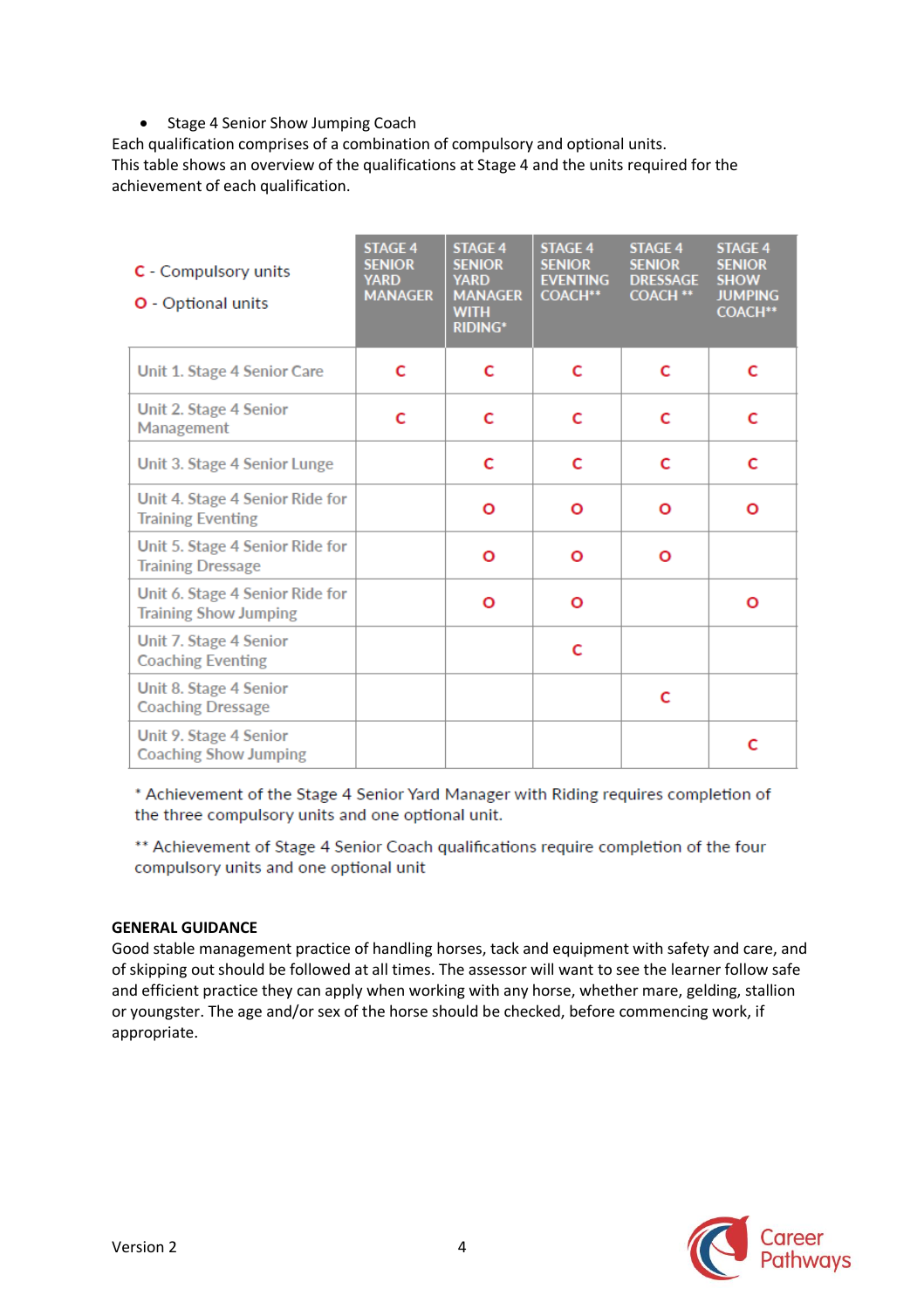# **LO1 Understand how to lunge competition horses**

(Trainer Endorsement) **GLH 4; Self-guided study 3**

- *This learning outcome is assessed by the trainer. The learner's skills record should be signed off when the trainer is confident that the learner has met the demand of all the assessment criteria*
- *Ensure the 'Trainer Endorsement' form in the learner's skills record is completed before the assessment day; this records that an assessment with the trainer has taken place*
- *The learner will be assessed in detail on one or more assessment criteria through a 'viva' process with the assessor on the day to clarify competence.*

| Assessment        | Guidance on level and depth of subject content                                           |
|-------------------|------------------------------------------------------------------------------------------|
| Criteria          |                                                                                          |
| 1.1 Evaluate the  | The learner should be asked to evaluate the use of training aids. Consider factors such  |
| use of a range of | as; reasons for use, advantages and disadvantages, and problems caused by incorrect      |
| training aids for | use.                                                                                     |
| lungeing          | Training aids may include:                                                               |
|                   | Side reins (variation of positions)                                                      |
|                   | Pessoa                                                                                   |
|                   | Whittaker<br>$\bullet$                                                                   |
|                   | Chambon<br>$\bullet$                                                                     |
|                   | Harbridge                                                                                |
|                   |                                                                                          |
|                   | <b>Example depth and level of knowledge</b>                                              |
|                   | Pessoa:                                                                                  |
|                   | A Pessoa is designed to be used progressively over a period of time. Before using such   |
|                   | training aid, considerations to be made include, is it necessary, will it harm the horse |
|                   | and is the person using the aid experienced?                                             |
|                   | The Pessoa consists of ropes and pulleys that attach to the bit and run alongside the    |
|                   | body and around the hindquarters. There are different positions that can be attached     |
|                   | depending on the horse's stage of training. Work should always be started on the         |
|                   | lowest setting, for a short period, for example, a few minutes on each rein. The work    |
|                   | can be gradually increased to 20 minutes per session over a series of weeks.             |
|                   | The basic idea of the Pessoa is to encourage the horse to work with a lowered head       |
|                   | carriage and rounded outline and to work through from behind. They can also help to      |
|                   | build up muscle along the back and hindquarters following injury.                        |
|                   | When using any training aid the horse should be introduced to this slowly, to allow      |
|                   | their muscles to develop. If the training aid is used incorrectly, the horse can be put  |
|                   | under too much strain and physically damaged. It could also cause behavioural issues     |
|                   | with the horse becoming uncooperative. The training aid should not be used as a quick    |
|                   | fix and injuries, way of going and wear and tear should all be considered. Due to the    |
|                   | rope system of the Pessoa, and how it comes around the horse's hindquarters, some        |
|                   | horses will not like this feeling, particularly young horses, and may react to it. Care  |
|                   | should be taken the first few times of using to allow the horse to accept the feeling of |
|                   | the ropes around the hindquarters.                                                       |
| 1.2 Explain the   | The learner should be able to discuss when and why to use long reining as a suitable     |
| use of long       | exercise for horses at various stages in their training.                                 |
| reining           | Use to include;                                                                          |
|                   | Different types of long reining                                                          |
|                   |                                                                                          |

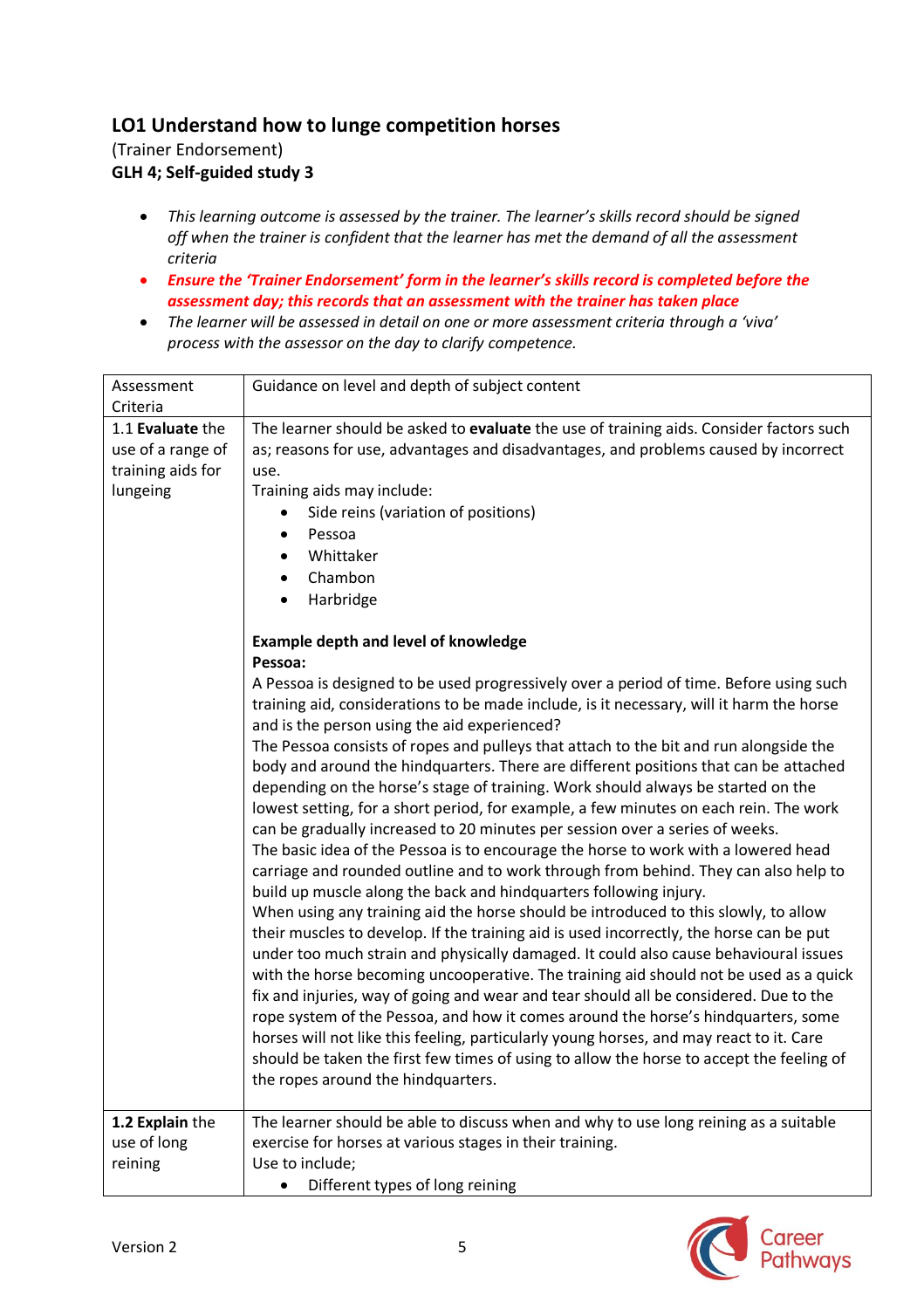| Use for young horses                                                                                                                                                                                                                                                                                                                                                                                                                                                                                                                                                                                                                                                                                                                                                              |
|-----------------------------------------------------------------------------------------------------------------------------------------------------------------------------------------------------------------------------------------------------------------------------------------------------------------------------------------------------------------------------------------------------------------------------------------------------------------------------------------------------------------------------------------------------------------------------------------------------------------------------------------------------------------------------------------------------------------------------------------------------------------------------------|
| Use for experienced horses<br>$\bullet$                                                                                                                                                                                                                                                                                                                                                                                                                                                                                                                                                                                                                                                                                                                                           |
| Process of introducing long reining to a horse<br>$\bullet$                                                                                                                                                                                                                                                                                                                                                                                                                                                                                                                                                                                                                                                                                                                       |
| <b>Example depth and level of knowledge</b>                                                                                                                                                                                                                                                                                                                                                                                                                                                                                                                                                                                                                                                                                                                                       |
| Use for young horses:                                                                                                                                                                                                                                                                                                                                                                                                                                                                                                                                                                                                                                                                                                                                                             |
| Long reining can be a useful training tool for young horses. It will introduce contact on<br>both reins, whilst stimulating energetic movement from the additional line around the<br>quarters. It should help the horse to accept contact before moving onto ridden work. As<br>you have two lines when long reining it is easier to keep a young horse on the line of<br>direction of the circle and prevent him from falling in or out. You have more control<br>with the two lines. You can also work on suppleness and bend whilst long reining. You<br>can also introduce different environments (for example bridleways and tracks) via long-<br>reins, but this should always be carried out with two people (one close to the horse's<br>head) in case the horse spooks. |

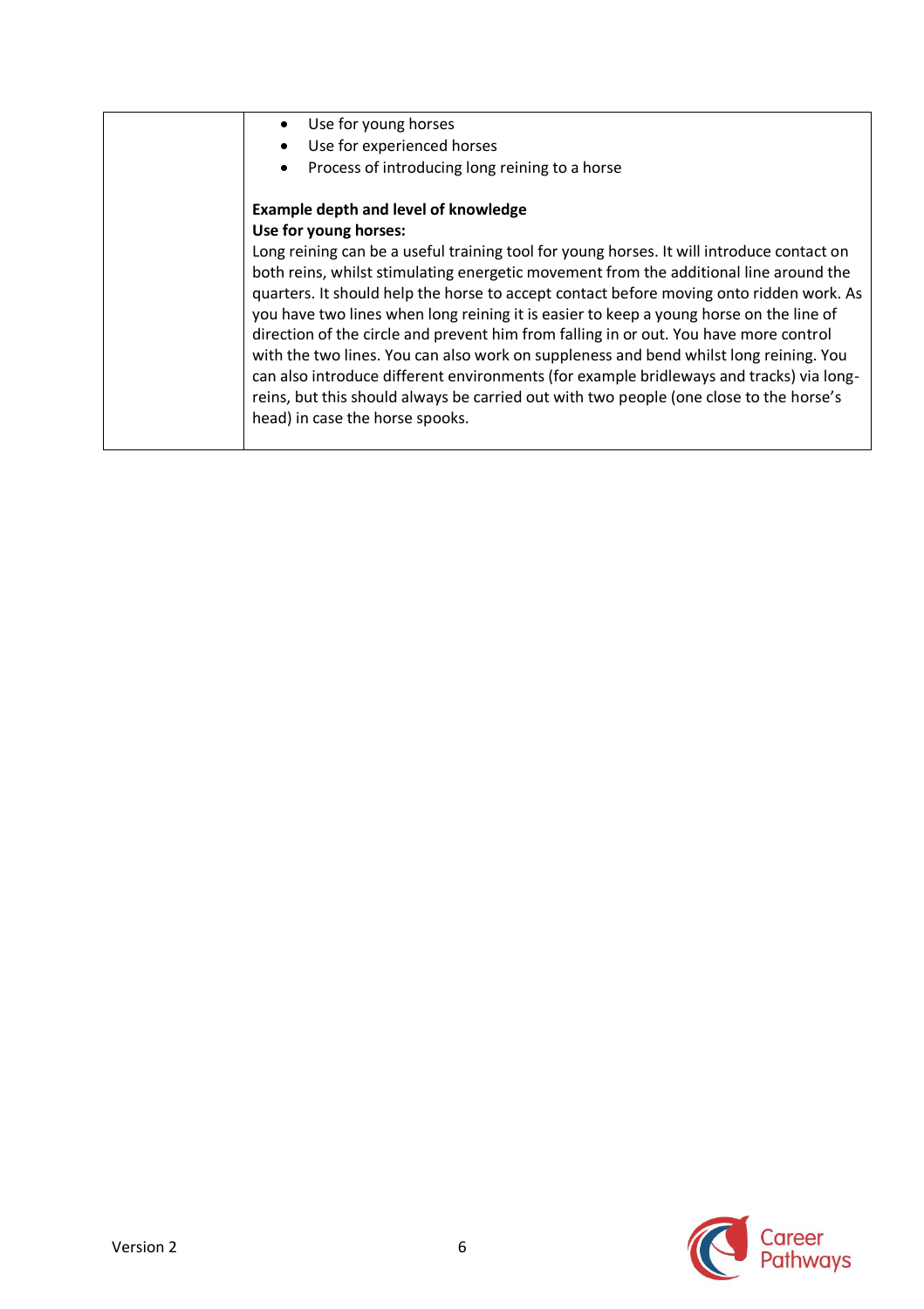## **LO2. Be able to lunge a competition horse to develop its way of going** (Ready for Assessment) **GLH 27; Self-guided study 18**

- *This learning outcome is assessed on the assessment day*
- *The learner will be ready to take the assessment when they can demonstrate to the trainer all the skills and knowledge as outlined in the assessment criteria listed below*
- *Ensure the 'Ready for Assessment' form in the learner's skills record is completed before the assessment day; this records the learner is of sufficient level to sit the assessment. This does not mean they will necessarily be successful in passing the assessment on the day.*

| Assessment<br>criteria                                                                        | Guidance on level and depth of subject content                                                                                                                                                                                                                                                                                                                                                                                                                                                                   |
|-----------------------------------------------------------------------------------------------|------------------------------------------------------------------------------------------------------------------------------------------------------------------------------------------------------------------------------------------------------------------------------------------------------------------------------------------------------------------------------------------------------------------------------------------------------------------------------------------------------------------|
| 2.1 Maintain<br>health, safety<br>and welfare of<br>horse, self and<br>others at all<br>times | The learner should show regard for health, safety and welfare of self, others and horses<br>throughout the lunge session:<br>Use of schooling area<br>$\bullet$<br>Awareness of space and other users<br>$\bullet$<br>Horse fitness and level of education<br>$\bullet$<br>Checking tack for safety<br>$\bullet$<br>Leading the horse<br>$\bullet$<br>Lungeing the horse<br>$\bullet$<br>Lungeing with poles<br>$\bullet$<br>Learner should check all lunge equipment for safety and fit. Horse can be warmed up |
|                                                                                               | without side reins (can be put on during warm up if required e.g. to help control horse).<br>Horse moved through changes of rein safely. Horse sent out on an appropriate sized<br>circle. Learner positioned safely throughout, handling equipment safely at all times. Time<br>of session suitable for horse. Equipment adjusted to improve horse's performance. If<br>poles used, must be set out to a safe distance for horse.<br>Assessment method: Observation.                                            |
| 2.2 Assess and<br>evaluate the<br>horse's way of<br>going                                     | Learner should be able to give an evaluation of the horse's way of going throughout the<br>session<br>Way of going to include:<br>Informed observation of the horse working in walk, trot and canter<br>Comparison of way of going on both reins<br>With and without side reins<br>$\bullet$                                                                                                                                                                                                                     |
|                                                                                               | The learner will be expected to age the horse, assess its physical condition and its way of<br>going in all three paces to select exercises appropriate for the horse. The learner should<br>be aware of the horse's level of fitness and its temperament.<br>Assessment method: Observation.                                                                                                                                                                                                                    |
| 2.3<br>Demonstrate<br>techniques<br>appropriate for<br>the horse                              | Techniques to include;<br>• Handling of equipment<br>Stance, authority<br>Appropriate circle size<br>$\bullet$<br>Side reins attached appropriately<br>$\bullet$<br>Working at relevant rhythm and tempo<br>Work over poles (as appropriate)<br>$\bullet$<br>Developing balance<br>$\bullet$                                                                                                                                                                                                                     |

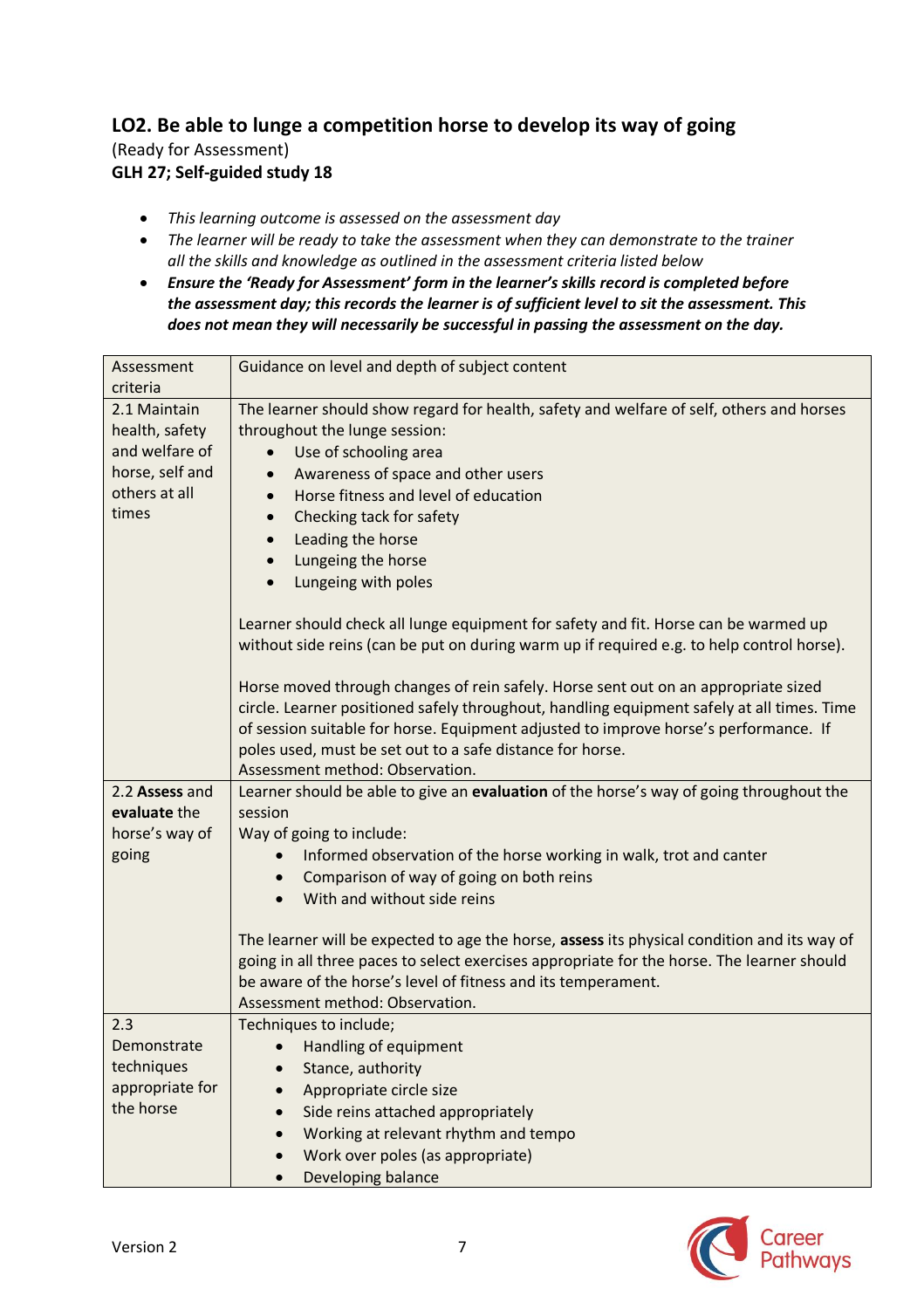|                                           | If poles are used, the learner's technique lungeing over the poles must be safe and<br>correct. Learner must show confidence and competence with their lunge technique.<br>Assessment method: Observation.                                                                                                                                                                                                                                                                                                                                                      |
|-------------------------------------------|-----------------------------------------------------------------------------------------------------------------------------------------------------------------------------------------------------------------------------------------------------------------------------------------------------------------------------------------------------------------------------------------------------------------------------------------------------------------------------------------------------------------------------------------------------------------|
| 2.4 Utilise a<br>range of<br>exercises to | Learner should be experienced in working horses on the lunge as a means of schooling<br>and improvement and not just exercising.                                                                                                                                                                                                                                                                                                                                                                                                                                |
| improve the<br>horse's way of             | Learner should be able to use the following exercises appropriately during their session:<br>Transitions<br>$\bullet$                                                                                                                                                                                                                                                                                                                                                                                                                                           |
| going                                     | Collecting and lengthening stride<br>$\bullet$                                                                                                                                                                                                                                                                                                                                                                                                                                                                                                                  |
|                                           | Increasing and decreasing the size of the circle<br>$\bullet$                                                                                                                                                                                                                                                                                                                                                                                                                                                                                                   |
|                                           | Use of poles (as appropriate) to develop the way of going<br>$\bullet$                                                                                                                                                                                                                                                                                                                                                                                                                                                                                          |
|                                           | The exercises should show an improvement in the horse's way of going (discussed in 2.2).                                                                                                                                                                                                                                                                                                                                                                                                                                                                        |
|                                           | Learner must show confidence and competence to undertake a variety of exercises<br>necessary to improve the horse's way of going. Side reins must be used during main part<br>of work. Horse should be worked in all three paces on both reins, through changes of<br>pace and stride, use of transitions and circle size adjusted. Poles should be used if<br>appropriate for the horse and conditions and appropriate exercises chosen. If it is not<br>appropriate to use poles (i.e. horse too fresh) then the use of poles can be discussed<br>within 2.7. |
|                                           | The canter does not need to be maintained if not balanced, but an assessment of the<br>canter needs to be made.                                                                                                                                                                                                                                                                                                                                                                                                                                                 |
|                                           | Walking when lungeing is acceptable when it is necessary to keep the circle size big, but<br>should still be able to reach the horse with the whip.<br>Assessment method: Observation.                                                                                                                                                                                                                                                                                                                                                                          |
| 2.5 Develop an                            | Learner should develop a rapport with the horse to get the best work out of them.                                                                                                                                                                                                                                                                                                                                                                                                                                                                               |
| effective                                 | To include:                                                                                                                                                                                                                                                                                                                                                                                                                                                                                                                                                     |
| rapport with                              | Manner with the horse                                                                                                                                                                                                                                                                                                                                                                                                                                                                                                                                           |
| the horse                                 | <b>Effectiveness of aids</b>                                                                                                                                                                                                                                                                                                                                                                                                                                                                                                                                    |
|                                           | Control and influence over horse's way of going<br>$\bullet$                                                                                                                                                                                                                                                                                                                                                                                                                                                                                                    |
|                                           | Empathy with the horse's needs                                                                                                                                                                                                                                                                                                                                                                                                                                                                                                                                  |
|                                           | The handling of equipment, the rapport and efficiency in working the horse to show                                                                                                                                                                                                                                                                                                                                                                                                                                                                              |
|                                           | his/her best work is what is required.                                                                                                                                                                                                                                                                                                                                                                                                                                                                                                                          |
|                                           | Assessment method: Observation.                                                                                                                                                                                                                                                                                                                                                                                                                                                                                                                                 |
| 2.6 Evaluate                              | Learner should be able to evaluate the session, to include:                                                                                                                                                                                                                                                                                                                                                                                                                                                                                                     |
| the                                       | Reflection on the content of session                                                                                                                                                                                                                                                                                                                                                                                                                                                                                                                            |
| effectiveness of                          | Logical sequence and timing                                                                                                                                                                                                                                                                                                                                                                                                                                                                                                                                     |
| the session                               | Debate of effectiveness of exercises chosen                                                                                                                                                                                                                                                                                                                                                                                                                                                                                                                     |
|                                           | Identify strategies to improve personal performance<br>$\bullet$                                                                                                                                                                                                                                                                                                                                                                                                                                                                                                |
|                                           | Identify effective techniques used<br>$\bullet$                                                                                                                                                                                                                                                                                                                                                                                                                                                                                                                 |
|                                           | Learner is expected to talk about the gaits of the horse, their outline and carriage,                                                                                                                                                                                                                                                                                                                                                                                                                                                                           |
|                                           | straightness, suppleness, willingness and so on.                                                                                                                                                                                                                                                                                                                                                                                                                                                                                                                |
|                                           | Assessment method: Discussion.                                                                                                                                                                                                                                                                                                                                                                                                                                                                                                                                  |
| 2.7 Develop a                             | From their assessment and evaluation of the session, learner should be able to develop a                                                                                                                                                                                                                                                                                                                                                                                                                                                                        |
| plan for                                  | suitable plan for the horse's work on the lunge. The plan should include:                                                                                                                                                                                                                                                                                                                                                                                                                                                                                       |
| progression                               | Identify areas for improvement<br>Consider progression for future sessions for the development of this horse (short                                                                                                                                                                                                                                                                                                                                                                                                                                             |
|                                           |                                                                                                                                                                                                                                                                                                                                                                                                                                                                                                                                                                 |